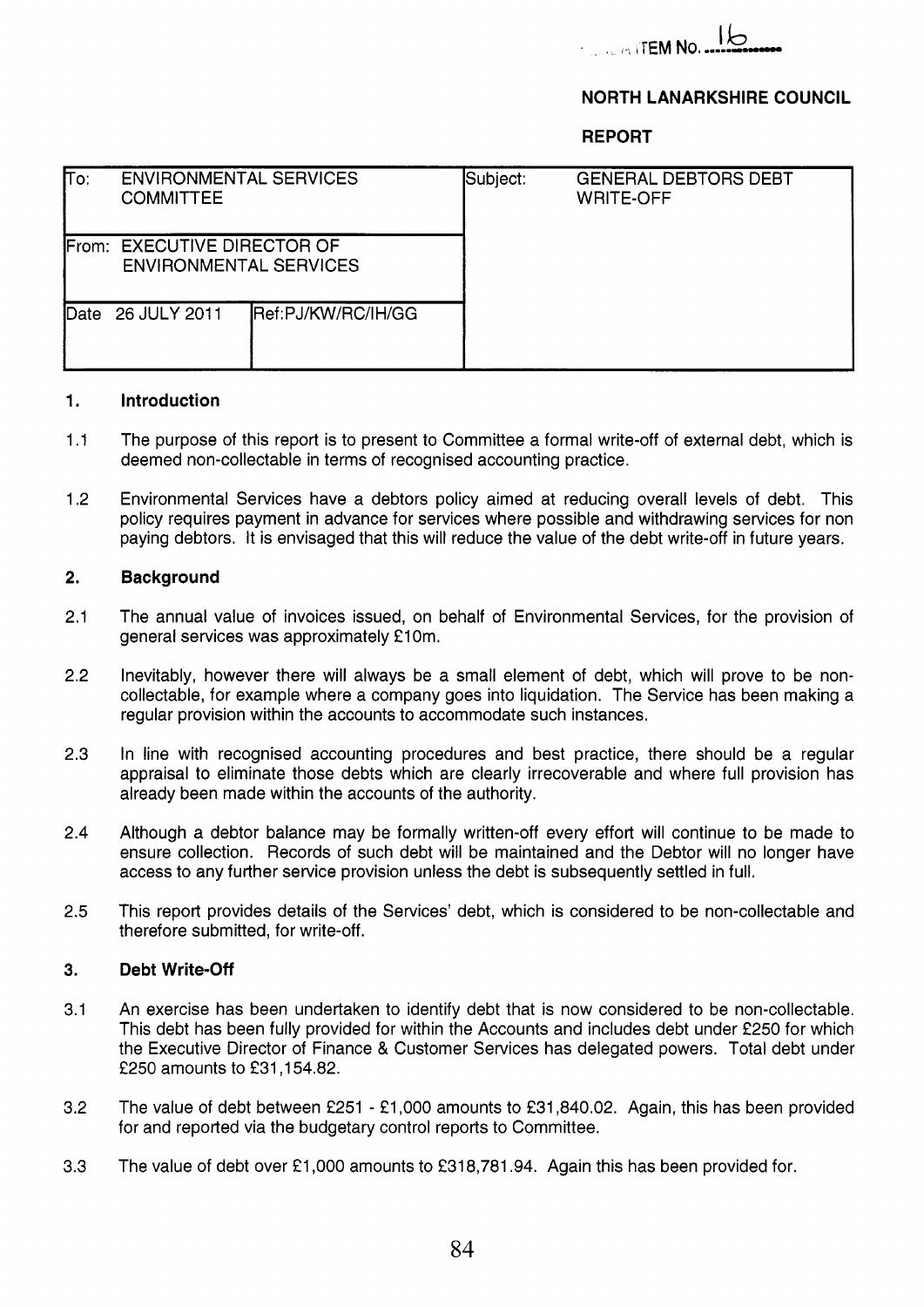- **3.4** The total write-off is **€381,776.78.** This is a substantial rise from previous years and reflects the current economic climate. The total includes several large debts where companies have been placed in liquidation e.g. developers and small to medium enterprises. The amount also includes the write off of **€247,638** for the World Rowing Masters **2005** (Scotland) Ltd which is detailed below.
- **3.5** The make-up of the total amount proposed for write-off is detailed below along with an explanation of why this requires to be written-off (Appendix 1 also summarises this information).
	- **3.5.1** Debt of **€81,537.77** relates to customers who have gone into sequestration or liquidation. If any dividend is paid out it will be used to offset the write-off. The majority of this value is made up of housing developers going into liquidation owing funds for construction consent to Roads & Transportation.
	- **3.5.2** Debt of **€17,989.40** relates to customers who have moved address and cannot be traced.
	- **3.5.3** Debt of €1 **9,049.76** comprises of small balances, debt that is uneconomical to pursue.
	- **3.5.4** Other debt of **f 15,561.66** being debt where all avenues of recovery have now been exhausted i.e. - calls have been made, letters have been sent and no response has been received from debtor. Legal Services have taken the decision not to pursue any further as a recovery is not possible.
	- **3.5.5** Debt of **f247,638.19** relates to the World Rowing Masters **2005** (Scotland) Ltd debt. This has been provided for. Although this debt is being recommended for write off Legal Services are continuing to pursue the standard security against the debtors property.
- **3.6** It should be emphasised that records will be maintained of all debt written off to ensure further action can be taken if the situation arises.

### **4 Recommendations**

- **4.5** The Committee is asked to note that The Executive Director of Finance & Customer Services has used his delegated powers to write-off debts under **€250,** totalling a net figure of **€31,154.82** for Environmental Services.
- **4.6** The Committee is asked to approve the write-off of all items over **€250** to the value of **€350,621.96.**
- **4.7** The Committee refer this report to the Policy and Resources (Finance & Customer Services) Sub Committee for consideration.

Paul Jutas

## **PAUL JUKES EXECUTIVE DIRECTOR OF ENVIRONMENTAL SERVICES**

Local Government Access to Information Act: for further information about this report please contact Robert Colquhoun on **01236-632444**